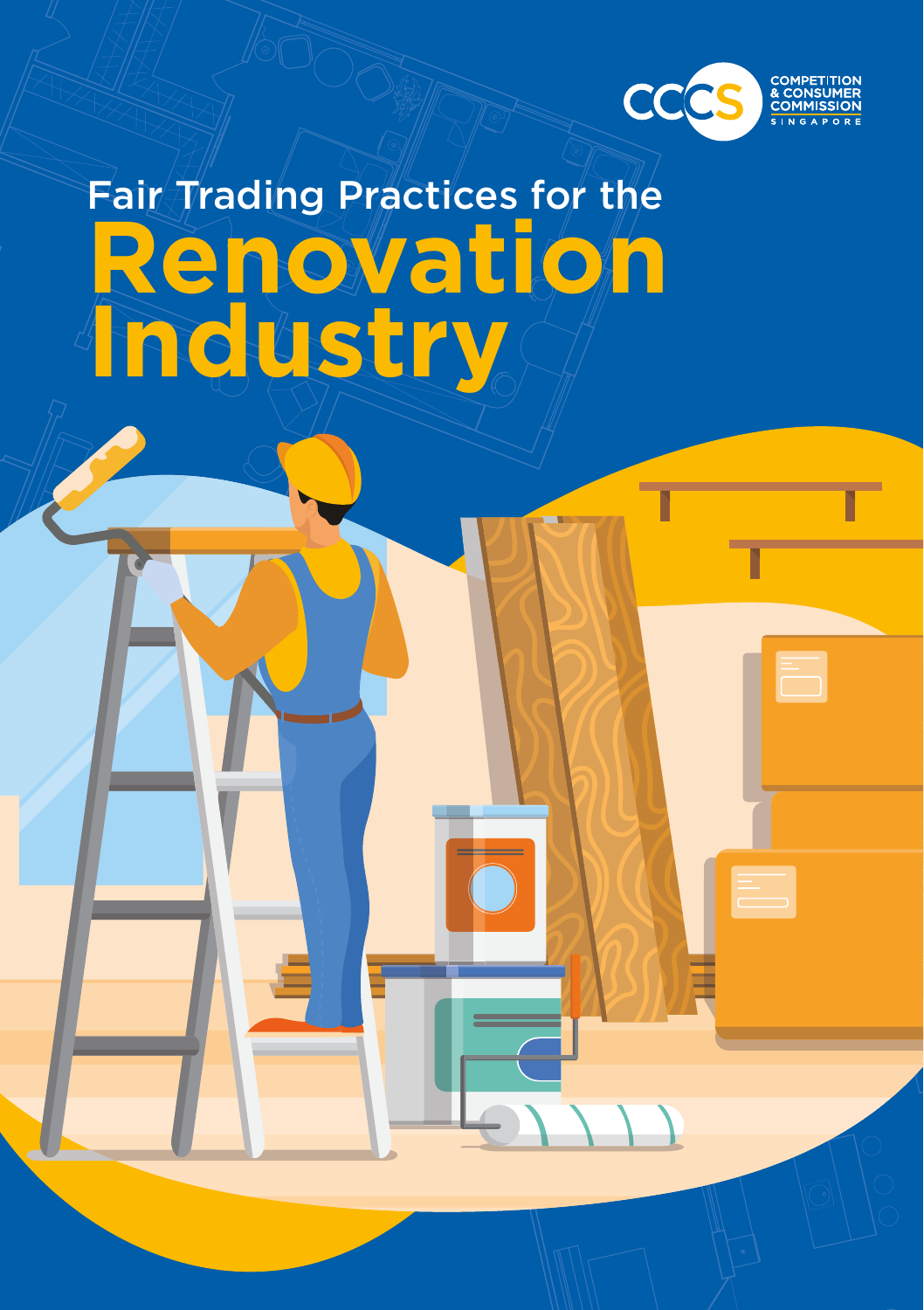# **Introduction**

The Competition and Consumer Commission of Singapore ("**CCCS**") administers the Consumer Protection (Fair Trading) Act 2003 ("**CPFTA**") which seeks to protect consumers against unfair practices in Singapore.

Home renovation typically involves a large financial commitment for many consumers. As consumers may not have the necessary technical knowledge, they would normally rely on the suppliers of interior design

> on renovation work. The term "Contractor" in this brochure includes interior designers and renovation contractors. It is important that Contractors adopt fair trading practices to enable consumers to make well informed decisions when embarking on renovation work. Besides benefiting consumers, Contractors that adopt fair trading practices build trust and reputation, which could enhance brand name and attract more consumers.

or renovation services ("Contractors") for advice

The information in this brochure aims to improve business practices in the renovation industry and help Contractors steer clear of unfair practices. In determining whether or not a Contractor has engaged in an unfair practice under the CPFTA, the reasonableness of the actions of the Contractor in those circumstances would be considered. Contractors may wish to seek professional legal advice if they are unsure whether their practices constitute unfair practices under the CPFTA.

#### The five main areas covered in this brochure are:

- 1. Mutually Agreed Renovation Timeline
- 2. Transparent Pricing with No Hidden Costs
- 3. Accurate Description of Goods and Services
- 4. Clear Exchange, Repair and Refund Policy
- 5. Obtaining Consumer's Consent for the Supply of Goods or Services

In each of these areas, CCCS has set out the dos **and don'ts for Contractors and included an example as reference.**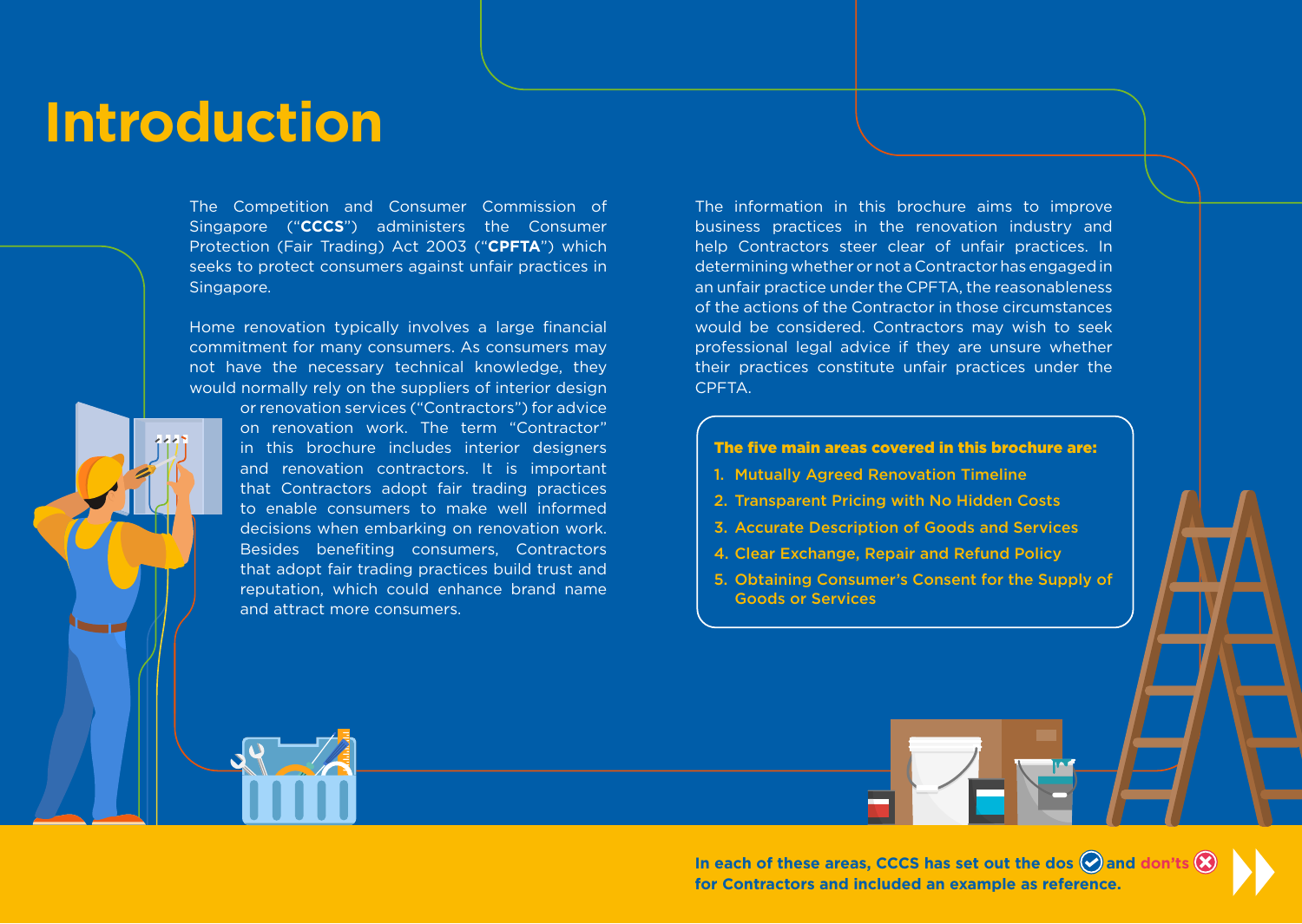# **1. Mutually Agreed Renovation (X)** Do Not: **Timeline**

### **Do:**

- Assess ability to undertake and complete the works in a timely manner before committing to the consumer.
- Include a mutually agreed work schedule in the renovation contract with clear deadlines, including the projected start date and completion date.
- Fulfil the contractual obligations to meet the timeline in the work schedule.
- Notify the consumer immediately after each stage of the work schedule is completed, before starting the next stage.
- Include a mutually agreed payment schedule in the contract that is aligned with the mutually agreed work schedule if a progressive payment model is adopted.
- Include a mutually agreed approach on how work delays or contingencies would be managed and whether there would be any compensation for the consumer in those instances.



- Notify the consumer immediately if you know or ought to know that you are unable to meet the timeline in the work schedule and provide a revised work schedule for the consumer's consideration.
- Make contractual changes only with the consumer's express agreement.



 $4\,$   $\,$  5  $\,$  5  $\,$  5  $\,$  5  $\,$  5  $\,$  5  $\,$  5  $\,$  5  $\,$  5  $\,$  5  $\,$  5  $\,$  5  $\,$  5  $\,$  5  $\,$  5  $\,$  5  $\,$  5  $\,$  5  $\,$  5  $\,$  5  $\,$  5  $\,$  5  $\,$  5  $\,$  5  $\,$  5  $\,$  5  $\,$  5  $\,$  5  $\,$  5  $\,$  5  $\,$ 

- Request for payment before agreeing on a work schedule with clear deadlines.
- Accept payment, such as deposits or progressive payments, if you know or ought to know that the works cannot be completed on time based on the agreed work schedule.



#### **Unfair Practice:**

 **Accepting payment knowing that works cannot be completed**

Contractors who accept payment when they know, or ought to know, that they will not be able to complete the renovation works within an agreed time period would potentially have engaged in an unfair practice under the CPFTA.

A Contractor agreed to complete renovation works for a kitchen within a month and collected partial payment from the consumer. The Contractor had done so despite knowing that he would not be able to complete the works within the agreed time period as the fabrication of the kitchen countertop alone would require two months based on the consumer's specifications.

> Ready in a month!

It's going to take longer...

When is the kitchen going to be ready?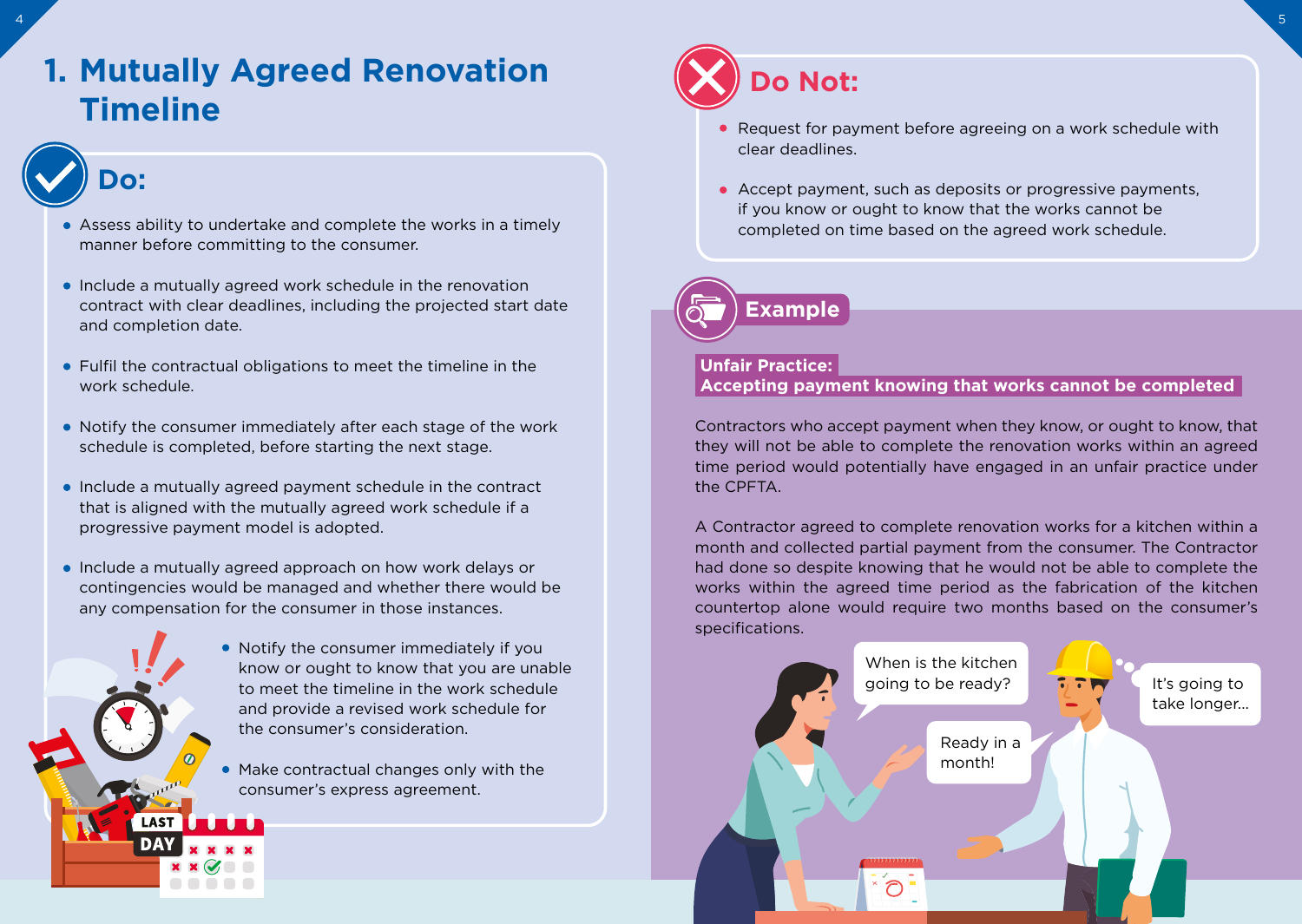## **2. Transparent Pricing with No Hidden Costs**

### **Do:**

- Ensure that the prices quoted are transparent, accurate and clear.
- State mandatory charges for the works in the quotation/ contract at the onset. If the charges cannot be calculated in advance, disclose the existence of such charges and provide estimates of such charges to the consumer before entering into the contract.
- Include additional/optional charges in the contract for the price of any add-ons/optional items and the time needed to carry them out.
- State clearly in the written contract all agreed terms and conditions, including verbal commitments.
- Provide an itemised price list of goods and services in the contract, showing a breakdown of all charges and a description of the scope of work. Invoices should also be itemised, showing a breakdown of all goods and services billed to the consumer.
- Ensure that the total invoice amount does not exceed what was quoted in the contract, if there are no changes made to the agreed work scope and work schedule.

INVOICE



- Omit or hide any mandatory charges which the consumer would have to pay from the quotation/contract at the onset.
- Use marketing tactics such as "flat fees", "direct factory price", "sales/promotion/discounts" which are not genuine or make the renovation package appear cheaper than it should, so as to entice consumers to engage your services.

### **Example**

#### **Unfair Practice: Omitting or concealing important facts**

Contractors who make false or misleading claims on the cost of renovation, fail to provide important facts to a consumer, or use small print to conceal important facts from a consumer may potentially have engaged in an unfair practice under the CPFTA.

A consumer who wanted to remodel the living room and install special "mood" lighting was quoted \$28,500 by a Contractor for the renovation works. The consumer agreed to the quote and engaged the Contractor. Upon completion of the renovation works, the Contractor presented the consumer with a bill of \$33,500, with an "additional" charge of \$5,000 being charges for electrical wiring services relating to the installation of electrical and lighting points. The Contractor did

| <b>QUOTATION</b>         |
|--------------------------|
|                          |
| <b>TOTAL</b><br>\$28,500 |

not disclose this charge to the consumer before entering into the contract, even though the Contractor knew that this charge was mandatory as electrical work is required to complete the renovation works based on the consumer's specifications.

| the contract of the contract of |  |  |
|---------------------------------|--|--|

Additional charge of **\$5,000** for electrical wiring services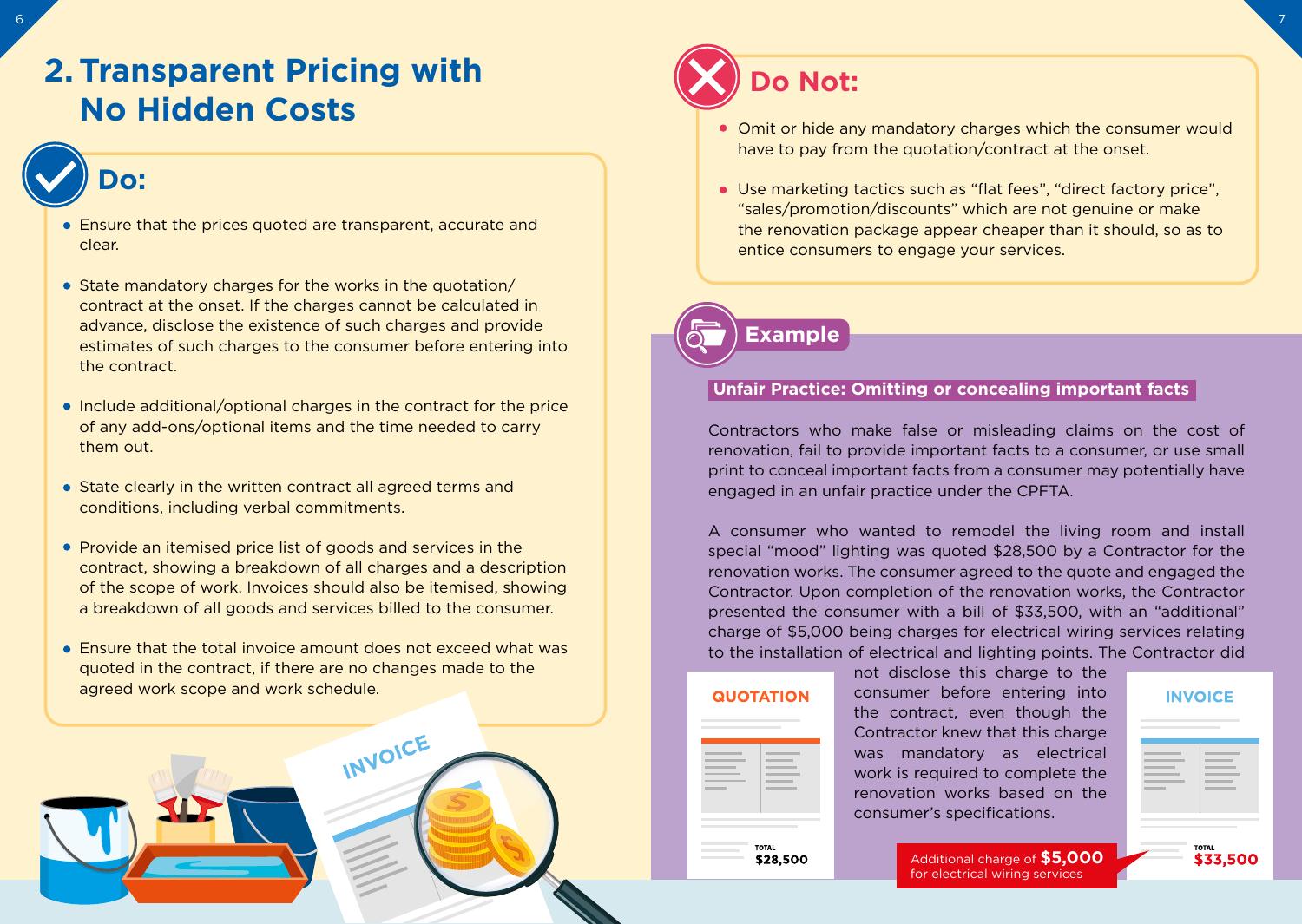# **3. Accurate Description of Goods and Services**

# **Do:**

- Ensure that claims made on goods and services and claims in relation to the Contractor's business are clear and accurate.
- State clearly in the renovation contract a reasonably detailed breakdown and description of the goods (including the measurements and type of materials used) and the services to be supplied for the works involved.
- Avoid ambiguous terms.
- Ensure that claims describing the Contractor's goods or services can be substantiated and are consistent with the actual goods or services supplied. These descriptions include: uses, benefits, components, performance characteristics, quality, grade, standard, style, model, measurements, country of origin.



- Conduct due diligence by checking with relevant manufacturers/suppliers to verify that any claims made about the goods and services to be supplied are clear and accurate.
- Review claims made on existing product labelling, listing and advertisements to ensure that they are accurate and substantiated.



- Make false or misleading claims about goods or services.
- Supply goods that are different from the description as stated in the contract, unless prior consent is obtained from the consumer.
- Charge the consumer the same price as indicated in the contract even though the goods supplied are different and cheaper from those stated in the contract.



#### **Unfair Practice:**

#### **Making false or misleading claims about goods or services**

Contractors who make false or misleading claims about their goods and services would potentially have engaged in an unfair practice under the CPFTA.

A Contractor represented to the consumer that the tiles used for the retiling of her living room originated from Country A when the tiles originated from Country B. The Contractor had made a false claim to the consumer regarding the country of origin of the tiles.

Reno Contract **Installed: Ceramic Tiles from Country B**

Ceramic Tiles (from Country A)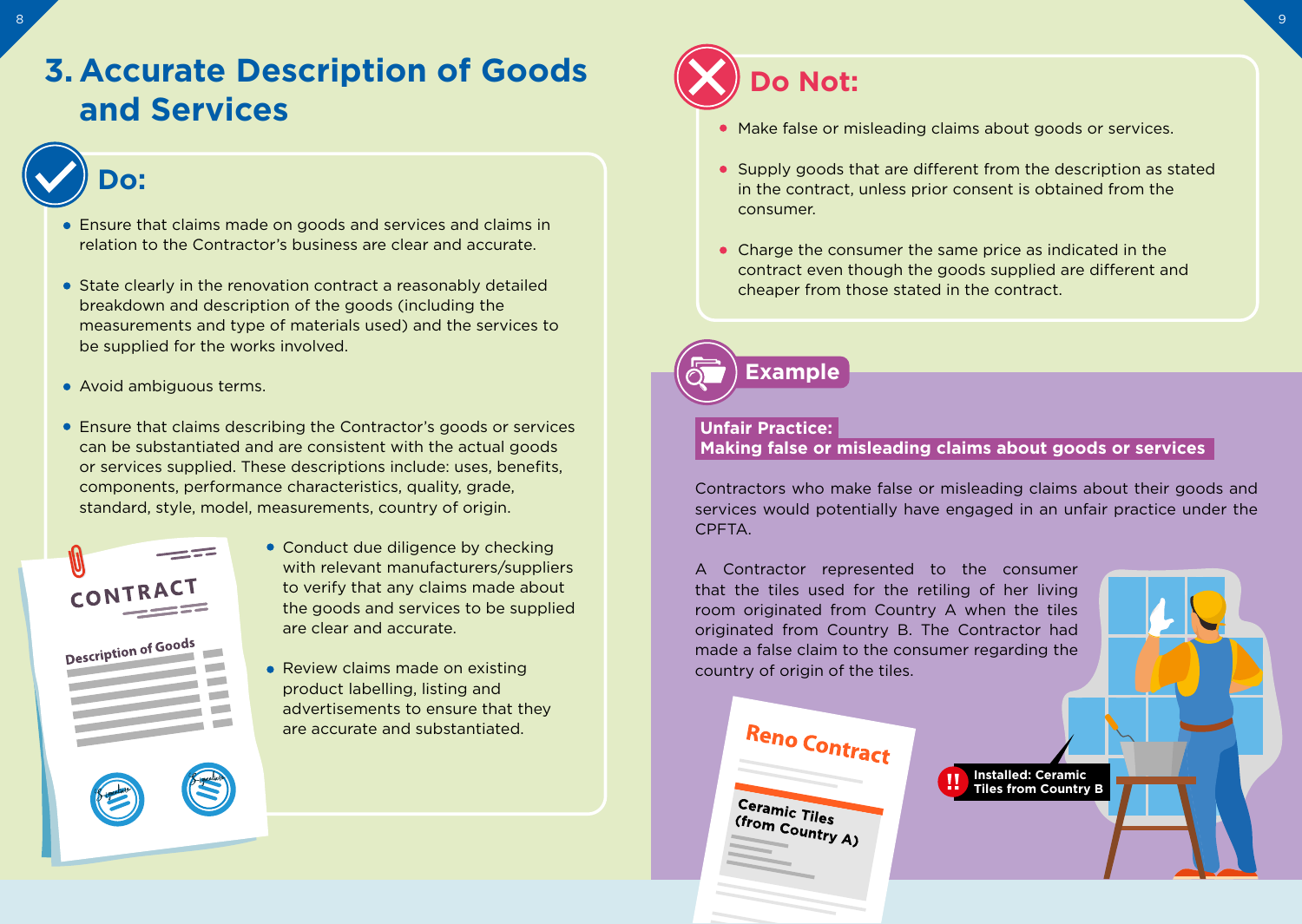## **4.Clear Exchange, Repair and Refund Policy**

# **Do:**

- Inform consumers on their rights and remedies, such as exchanges, repairs and refunds, and have such rights and remedies (including any applicable conditions, caveats or exclusions) stated clearly and accurately in the contract.
- Reflect terms and conditions for the warranty (including repairs, exchange or refund) clearly and accurately in the renovation contract.
- Honour the warranty and provide repairs, exchanges or refunds as agreed when defects arise within the warranty period.





- Refuse to honour the warranty when defects arise within the warranty period.
- Charge the consumer for rectification works in a way that is inconsistent with the terms of the warranty even though the defects occurred within the warranty period.
- Assure or commit to the consumer verbally that the warranty is unconditional or has no caveats while deliberately keeping the terms and conditions of the warranty vague in the renovation contract.
- Promise the consumer that repairs are free of charge within the warranty period but later claim that the warranty covers only the replacement parts, but not the labour or transportation required for the repairs.

**Example**

#### **Unfair Practice: Making false or misleading claims on the warranty**

Contractors who make false or misleading claims to consumers on their rights and remedies (e.g. rights of consumers during the warranty period) under the renovation contract may potentially have engaged in an unfair practice under the CPFTA.

A Contractor indicated in the contract that the warranty period for defective goods is valid for 6 months. The consumer discovered product defects 2 months after the renovation and contacted the Contractor for repairs, but the Contractor refused to provide repair services claiming that there is no warranty for the defects. The Contractor had made a false claim that the defects are not covered under the warranty when they are.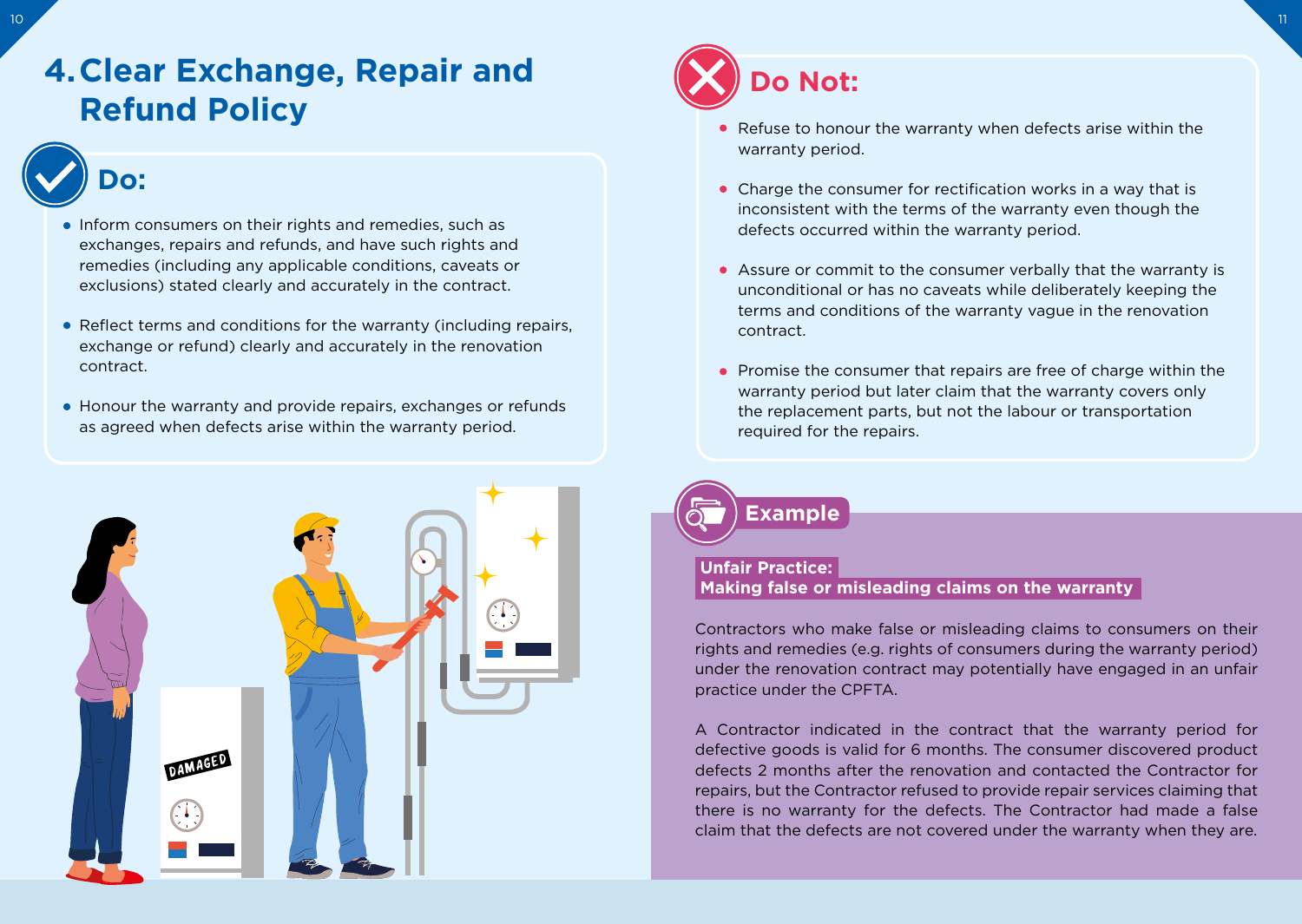### **5. Obtaining Consumer's Consent for the Supply of Goods or Services**

### **Do:**

- Adhere to the renovation contract once it has been signed.
- Supply goods and services that the consumer has consented to.
- Revise the contract or make work order variations only with the consumer's express agreement.
- $\bullet$  Inform consumers before the commencement of the renovation work and state clearly in the contract the terms and conditions relating to cancellation or alteration of works requested by the consumer in the course of the renovation (e.g. work cancellation, or alteration of certain works such as change in materials used, change in scope of work involved).



• Inform consumers of goods and services which are "musthaves"/"necessary" and those which are "good to have" (i.e. "optional" or "add-on") but are not necessary.

- Seek the consumer's express agreement when offering goods or services beyond what is in the contract, before proceeding with the works.
- Provide sufficient time for the consumer to consider and sign a contract (including any revisions to the contract).



- Provide additional goods or services during renovation works without prior consent from the consumer, and request payment for these additional items thereafter<sup>1</sup>.
- Use fine print to state the charges for unsolicited goods or services in the final invoice.
- Inform the consumer that a good or service is mandatory or necessary as part of the renovation works when it is not, and charge the consumer for it.
- **Pressure or mislead the consumer into entering into a contract** (or accepting any revisions made to an existing contract).

<sup>1</sup> Under the Consumer Protection (Fair Trading) (Opt-Out Practices) Regulations, unsolicited goods or services provided by the Contractor, without a consumer's written agreement to pay for such goods or services, may be regarded as an unconditional gift from the Contractor.

**Example**

#### **Unfair Practice: Demanding payment for unsolicited goods or services**

Contractors who assert a right to payment for the supply of unsolicited renovation goods or services may potentially have engaged in an unfair practice under the CPFTA.

A Contractor installed additional power points as part of renovating a kitchen and demanded payment from the consumer for the additional works done. As the consumer had not requested for, or consented to, the installation of these additional power points, the Contractor has no right to demand for payment for the unsolicited goods and services.

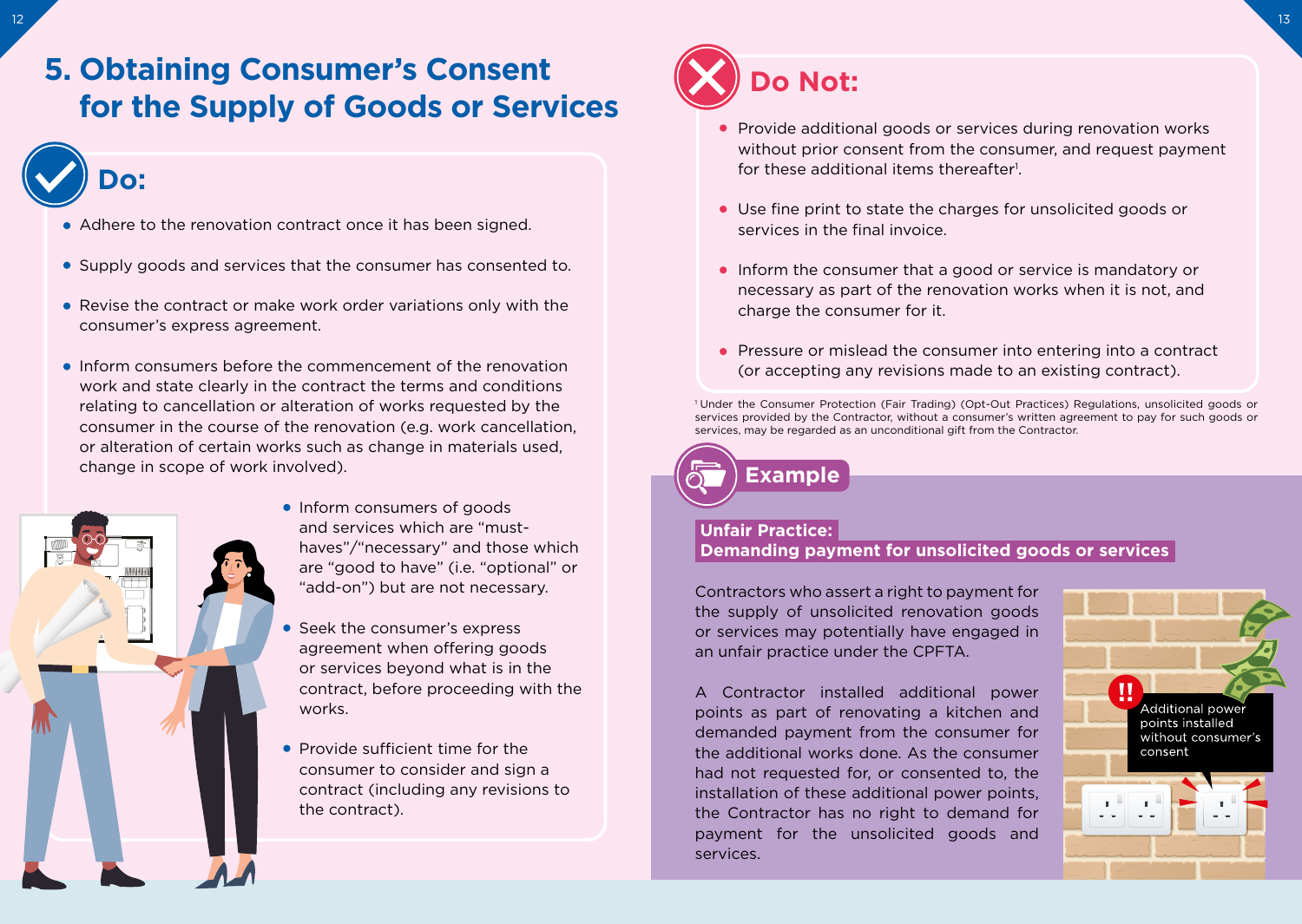### **Checklist for Contractors**

- 1. Does your business conduct proper assessment to ensure your ability to complete renovation works within agreed timelines before accepting advance payments from customers?
- 2. Does your business include a mutually agreed work or payment schedule in the contract so that progress can be tracked and payments made when milestones are met?
- **3.** Does your business ensure that all quotations and invoices accurately state the total cost of the agreed renovation works, including any additional mandatory fees or incidental charges, as well as state the existence and provide a reasonable estimate of any mandatory fees or incidental charges which cannot be calculated in advance?
- 4. Does your business include an itemised price list of renovation goods and services in the renovation contract?
- 5. Does your business conduct due diligence before making representations about goods or services?
- **6.** Does your business communicate clearly to the customers on the circumstances for exchange, repair and refund policy pertaining to the renovation works?
- 7. Does your business set out clearly the scope of warranty coverage on the renovation works and any corresponding terms and conditions?
- 8. Does your business notify and obtain customers' written approval and consent on the scope of work and pricing before starting work and when changes are required?

#### **CaseTrust Accreditation**

Businesses are encouraged to obtain CaseTrust accreditation as an assurance to consumers that they are committed to maintaining high industry standards by demonstrating fair trading and transparency to consumers. For more information on CaseTrust accreditation, visit www.casetrust.org.sg/Home.



Scan here for more information on the unfair practices listed in the CPFTA, or go to **https://go.gov.sg/cpfta**